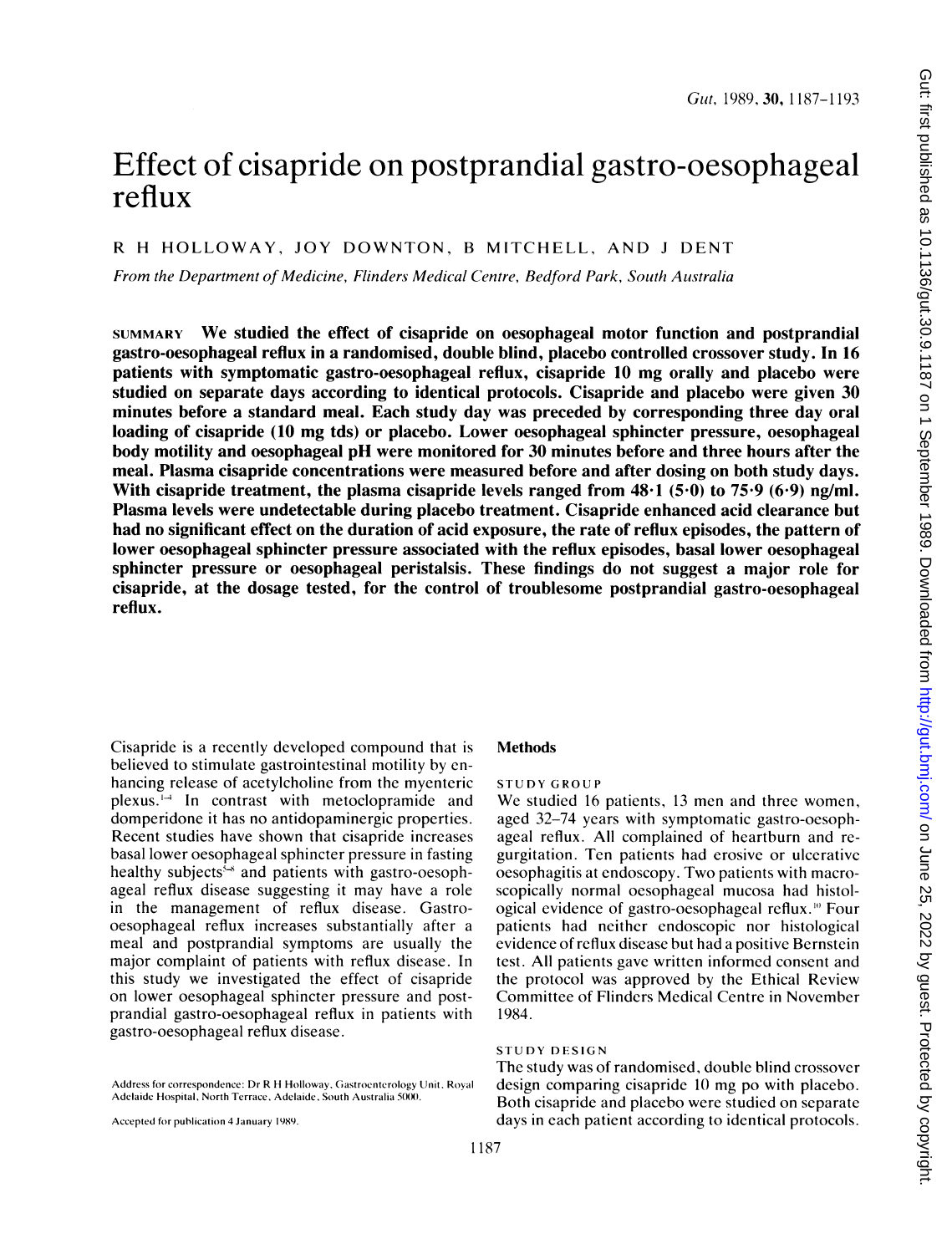Each study day was preceded by a three day oral loading with cisapride <sup>10</sup> mg tds or placebo. Between cisapride and placebo phases of the study there was a minimum washout period of three days. Gastric antisecretory agents were stopped a minimum of seven days before starting the study and any antacid use was suspended during study days.

## MANOMETRIC AND OESOPHAGEAL PH RECORDINGS

Oesophageal manometry was done with a multilumen assembly that incorporated a sleeve sensor at its distal end." The catheter was positioned so that the sleeve straddled the lower oesophageal sphincter and thereby monitored sphincter pressure. A side hole <sup>1</sup> cm distal to the distal sleeve margin recorded intragastric pressure. Side holes at the level of the proximal sleeve margin, and 4, 8, and 12 cm more proximally recorded motor activity in the oesophageal body. A side hole in the hypopharynx monitored swallowing. Each lumen was perfused with distilled water by a pneumohydraulic capilliary infusion pump. The gastric side hole and sleeve were perfused at  $0.5$ ml/min throughout the study. The side holes in the oesophageal body and pharynx were perfused at 0.5 ml/min during the assessment of water swallows. At other times these latter side holes were perfused at 0 13 ml/min in order to minimise the fluid load to the patient. This lower infusion rate was selected to yield reliable recognition of the occurrence of oesophageal body and pharyngeal contractions but to minimise any possible alteration of the patterns of oesophageal acid clearance or the rate of primary or secondary peristalsis by perfusion of the manometric assembly.

Oesophageal pH was monitored with <sup>a</sup> Radiometer (GK2801C) pH electrode positioned <sup>5</sup> cm above the proximal margin of the lower oesophageal sphincter. The electrode was calibrated in buffers of pH 4 and <sup>7</sup> before and after each study. Correction for any electrode drift (in all instances  $\langle 0.4 \text{ pH} \rangle$  units) was made on the assumption that the drift was linear during the study. Manometric and pH signals were processed and recorded on an eight channel Devices M19 chart recorder. Responses to water swallows were recorded at a paper speed of 4 mm/s, at all other times the paper speed was 80 mm/min. Plasma cisapride concentrations were measured at the laboratories of Janssen Pharmaceutica (Beerse, Belgium) using high performance liquid chromatography.

## STUDY PROTOCOL

Patients were studied after an overnight fast. The protocol for each study day is summarised in Fig. 1. The patients remained recumbent on their right side except when swallowing the tablet and eating the



Hollowav, Downton, Mitchell, and Dent

Fig. 1 Experimental protocol for each study day.

meal. Oesophageal motility and pH were monitored continuously for 30 minutes before and three hours after a standard meal consisting of savoury mince, mashed vegetables, ice cream and milk (50% fat, 52% carbohydrate, 11% protein, 2595 kJ). Oesophageal responses to water swallows (5 ml bolus) taken



Fig. 2 Effect of cisapride on the rate of reflux episodes for three hours after a standard meal. Vertical lines indicate median values and interquartile range.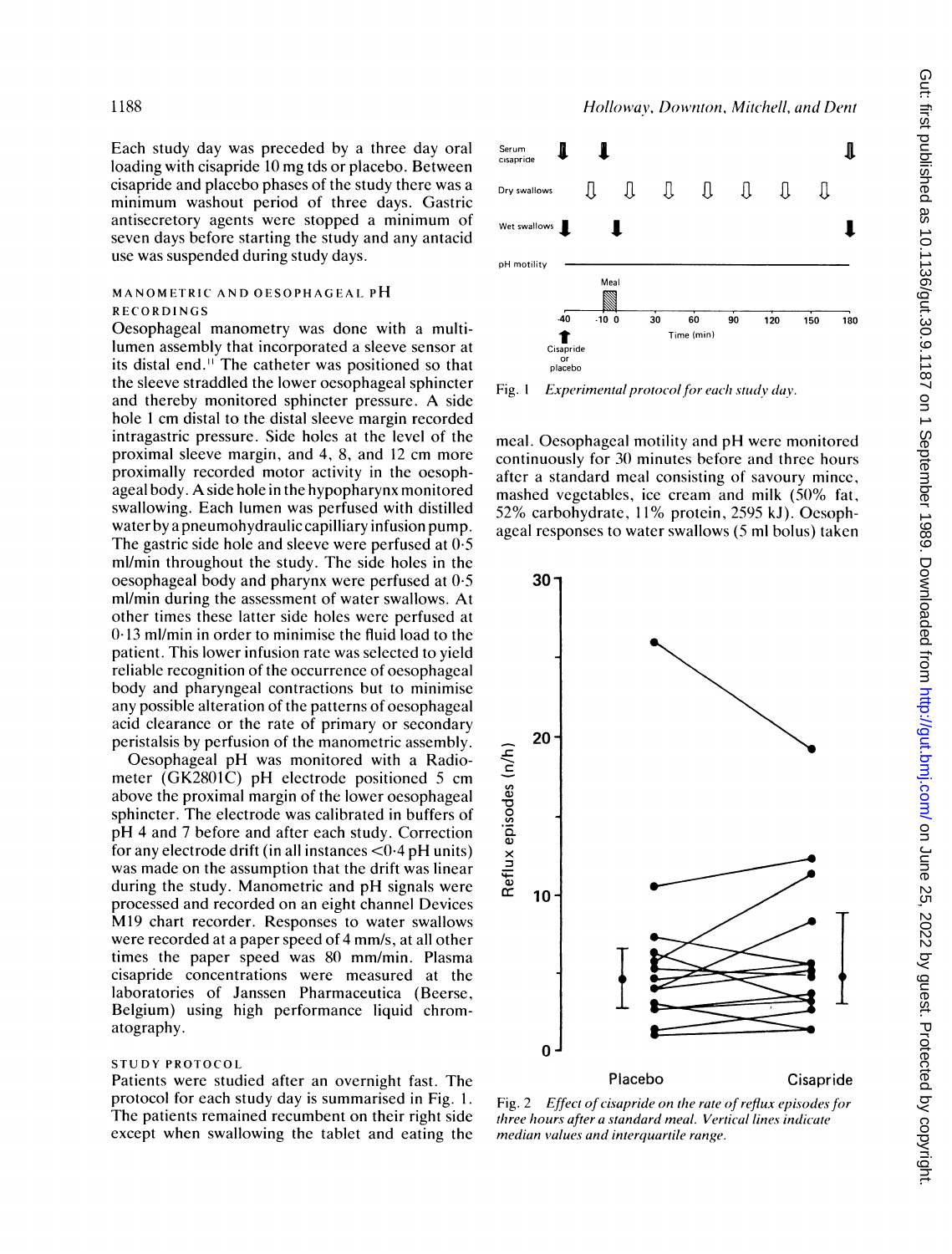at 20 <sup>s</sup> intervals were assessed before tablet administration, immediately after the meal, and at the end of the study. Blood was drawn for measurement of plasma cisapride concentration at the start of the study (before tablet administration), 30 minutes later (immediately before the meal), and at the end of the study. Sleep was not permitted during recording because of its depressant effect on reflux.'

## DATA ANALYSIS

The oesophageal pH tracing was analysed manually to determine the time that oesophageal pH was <4. Reflux episodes were also scored individually. A reflux episode was defined either as a drop of oesophageal pH below 4 for at least <sup>4</sup> <sup>s</sup> or, if oesophageal pH was already below 4, <sup>a</sup> further drop of at least <sup>1</sup> pH unit sustained for at least 4 s. The acid clearance time after reflux episodes was measured as time taken for oesophageal pH to return to 4. Mean



Fig. 3 Effect of cisapride on the duration of postprandial oesophageal acid exposure. Vertical lines indicate median values and interquartile range.

acid clearance times were calculated for each patient for each study day and group means derived. Infrequently, oesophageal pH drifted downwards to below <sup>4</sup> during <sup>a</sup> period of several minutes. These pH 'drifts' were included in the analysis of the duration of oesophageal acid exposure but were not scored as reflux episodes.

The onset of the usually abrupt reduction of oesophageal pH associated with reflux was used as the reference for analysis of the motor events associated with reflux. For all reflux episodes the patterns of lower oesophageal sphincter, pharyngeal and oesophageal motility were measured for 30 <sup>s</sup> before reflux. Basal end expiratory lower oesophageal sphincter pressure was referenced to intragastric pressure and determined at 15 min intervals by taking a one min visual mean of the tracing. Overall mean values were derived for each patient for the 30 min before and three hours after the meal. The oesophageal body motor responses to spontaneous dry swallows were assessed on single swallows separated from preceding or subsequent swallows by at least 15 s. The first 10 swallows in each 30 min interval that satisfied this criterion were used in the analysis. Because the low perfusion rate in the oesophageal leads dampens the recording of peristaltic pressure waves, contraction amplitudes during spontaneous primary peristalsis were not measured. Contraction amplitudes for peristalsis in response to water swallows were calculated as the mean amplitude for the three distal oesophageal recording sites. Oesophageal motor responses to water and dry swallows were classified as either successful or failed peristalsis. Criteria for failed peristalsis were either failure of a pressure wave  $>10$  mmHg to traverse each of the oesophageal recording points, or synchronous contractions at two or more of the distal three recording sites.

Statistical analysis of the oesophageal pH data was done using the Wilcoxons signed-rank test. Basal lower oesophageal sphincter pressure and oesophageal contraction amplitude were analysed by analysis of variance and the Student's <sup>t</sup> test for paired values. Data in the text are expressed as median values unless indicated otherwise.

## **Results**

Technically satisfactory recordings were obtained on both study days in 14 of the 16 patients. In two patients, either the manometric or pH recordings (in one patient each, respectively) were technically unsatisfactory on one of the study days, and that part of the data could not be analysed.

Gastro-oesophageal reflux increased substantially after the meal on both study days. Duration of acid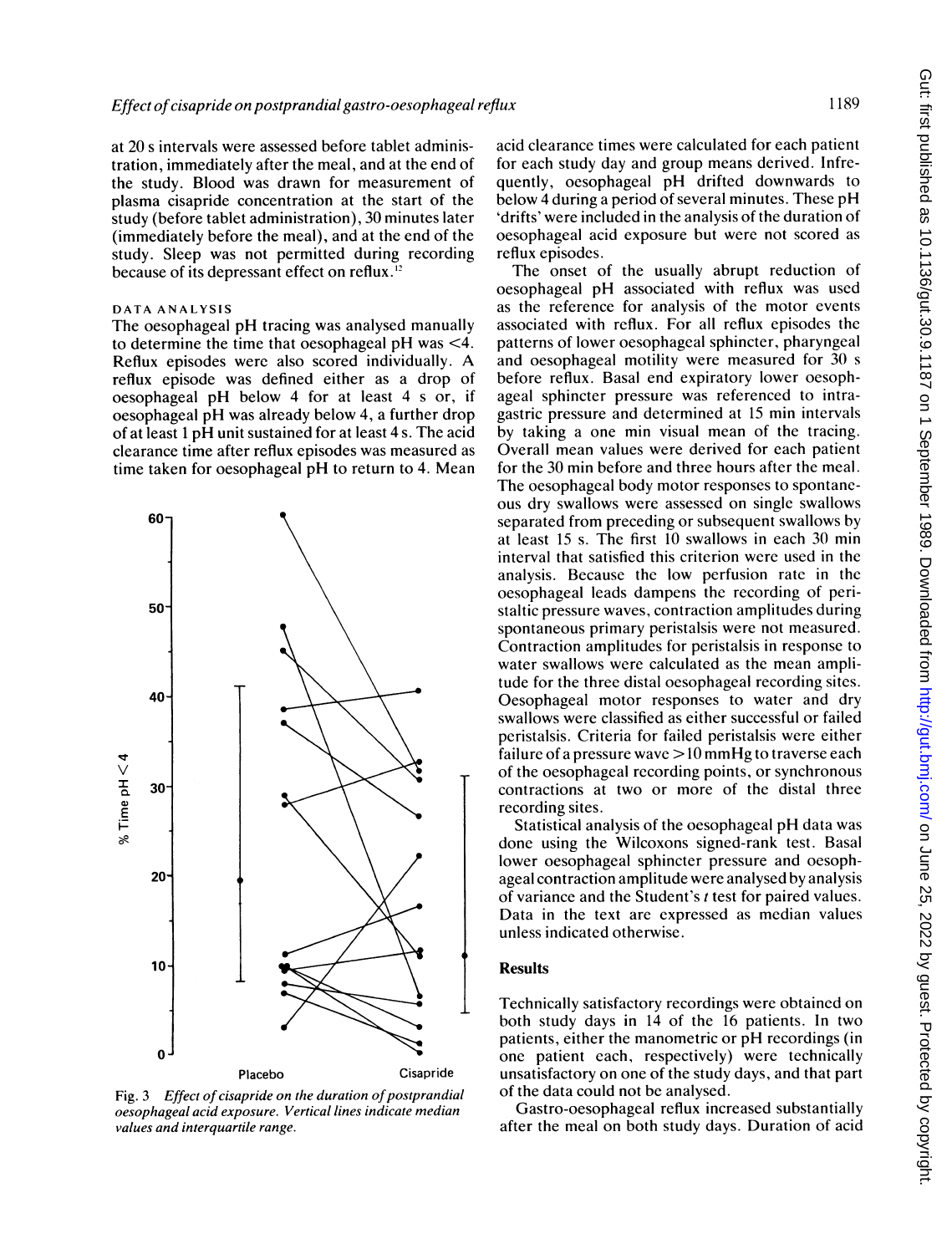

Fig. 4 Effect of cisapride on postprandial oesophageal acid clearance. Vertical lines indicate median values and interquartile range.

exposure was greatest during the first postprandial hour and decreased progressively thereafter. The rate of reflux episodes was similar for the cisapride and placebo treatments (Fig. 2). Although median percent oesophageal acid exposure time with eisapride (11.5%) was less than that with placebo  $(18.5\%)$ , this difference was not significant (Fig. 3). Acid clearance time after cisapride (84 s), however, was significantly less than that after placebo (126 s,  $p<0.05$ ), (Fig. 4).

Basal lower oesophageal sphincter pressure decreased immediately after the meal and then returned to and, in some patients, exceeded preprandial levels after the first hour (Fig. 5). Basal lower oesophageal sphincter pressure after cisapride, however, was not significantly different from that after placebo.

Analysis of the patterns of lower oesophageal sphincter motor function associated with the reflux episodes showed that almost 80% of episodes occurred during transient lower oesophageal sphincter



20 Meal 15 I E E 03 cn 0 Cisapride Placebo<sup>+</sup>  $\Omega$  $-30$  $\pmb{0}$  $\mathbf{a}$  $\overline{30}$ 60  $90$ 120 150 180 Time (min)

Fig. 5 Effect of cisapride on basal lower oesophageal sphincter pressure. Data are expressed as mean (SE).

relaxation (Fig. 6). A small proportion (18%) occurred because of absent basal lower oesophageal sphincter pressure for at least 30 <sup>s</sup> before the onset of reflux. Occasionally (3%) reflux occurred during large pressure transients caused by straining or deep inspiration, almost invariably associated with low basal lower oesophageal sphincter pressure (<5 mmHg). Patients did not reflux exclusively via any one mechanism and the distribution of the three major mechanisms of reflux did not differ between cisapride and placebo treatments.

Parameters of peristalsis for the postprandial period are summarised in the Table. No significant



Fig. 6 Effect of cisapride on the mechanisms underlying gastro-oesophageal reflux. Each bar represents the proportion of the total number of reflux episodes. Numbers in parentheses indicate the total number of reflux episodes.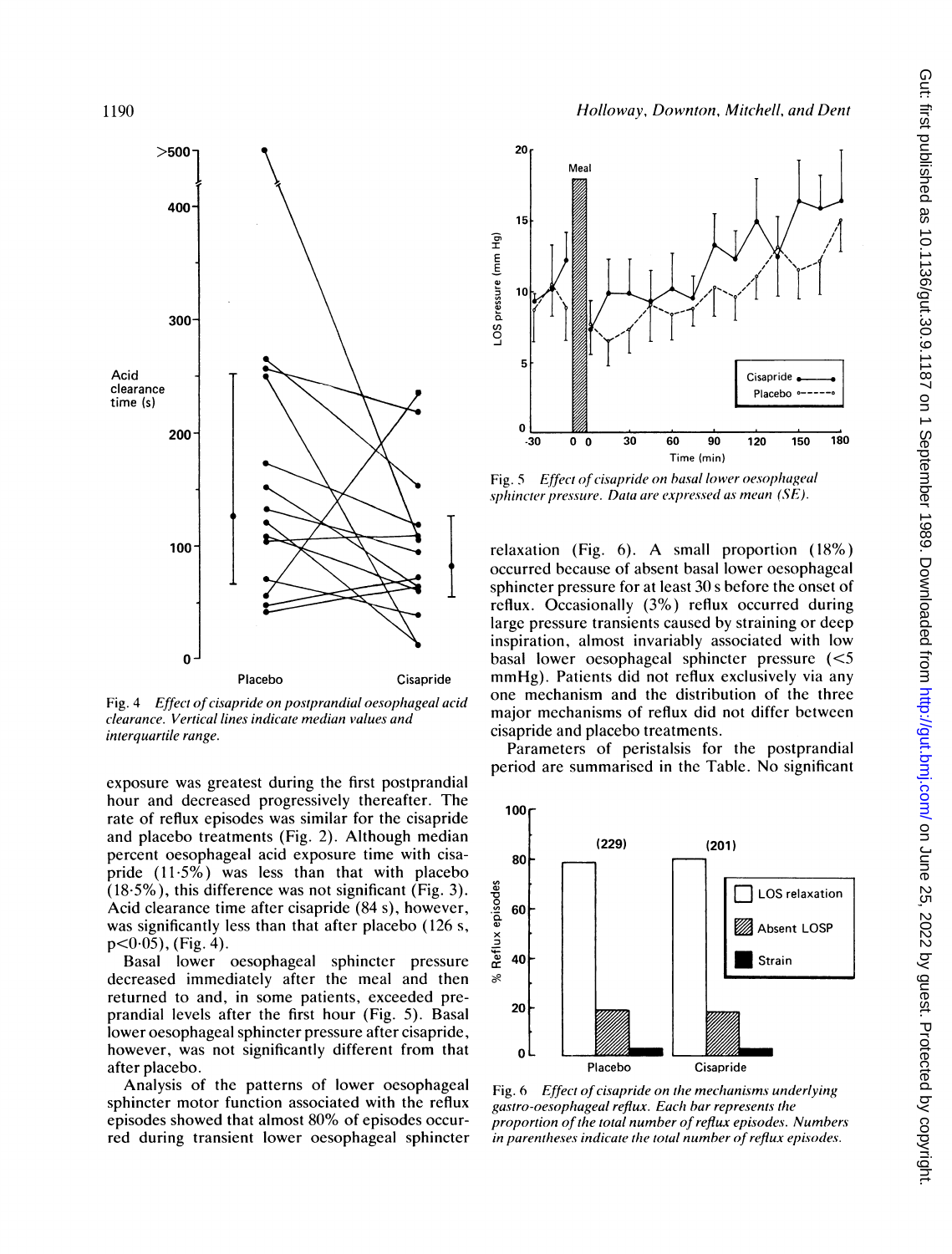|                              | Treatment |           |
|------------------------------|-----------|-----------|
|                              | Placebo   | Cisapride |
| Peristaltic amplitude (mmHg) |           |           |
| Water swallows               | 47.2(4.4) | 48.9(4.3) |
| Peristaltic success (%)      |           |           |
| Water swallows               | 82.0(0.4) | 87.5(2.5) |
| Spontaneous swallows         | 78.7(0.4) | 74.2(5.3) |

#### Table Oesophageal peristalsis

Data expressed as mean (SE) values for postprandial period.

differences existed between cisapride and placebo treatments, or between preprandial and postprandial values.

The trough plasma cisapride level on the morning of the cisapride study was 48-1 (5-0) (SE) ng/ml. The plasma level rose significantly  $(p<0.01)$  after administration of cisapride (peak plasma level 75.9 (6.9) ng/ml) and remained raised for the remainder of the study period. Plasma cisapride concentrations were undetectable  $(<2$  ng/ml) on the placebo study day.

## Discussion

The stimulating effect of cisapride on basal lower oesophageal sphincter pressure<sup>519</sup> has prompted the suggestion that it may have a role in the treatment of gastro-oesophageal reflux disease. In the present study we evaluated the effect of oral cisapride on postprandial oesophageal pH and motor function in patients with symptomatic reflux. Cisapride enhanced oesophageal acid clearance but had no significant effect on the duration of oesophageal acid exposure, the rate of reflux episodes, or oesophageal motility.

Our findings of a significant improvement in acid clearance supports those of previous studies,  $13-16$  in which a reduction in the durations of individual reflux episodes and the longest reflux episodes has been a consistent finding. In two studies, the improvement in acid clearance was judged to be the principal factor underlying a reduction in oesophageal acid exposure.13 <sup>14</sup>

We have found no evidence that the improvement in acid clearance resulted from any improvement in peristaltic function as peristaltic amplitude and success were unchanged. Previous studies have shown that cisapride increases peristaltic amplitude only modestly and only when given intravenously<sup> $57-9$ </sup> Effects on peristaltic success have not previously been assessed. Such assessment, however, is relevant because Kahrilas and coworkers have shown that abnormal oesophageal peristalsis seen in many patients with reflux disease impairs volume clearance.<sup>17</sup> Cisapride has been shown to improve oesophageal emptying of solids in patients with diabetes mellitus<sup>18</sup> and slceroderma,<sup>19</sup> but the mechanisms underlying this effect have not been defined. Possible explanations for the improvement in acid clearance that we observed include a reduction in the volume of refluxate with each reflux episode, or an increase in salivary flow as a result of cholinergic stimulation leading to enhanced acid neutralisation. These hypotheses, however, are untested.

The failure of cisapride to decrease oesophageal acid exposure or the rate of reflux episodes contrasts with the findings of previous studies in children<sup>13-15-16-20</sup> in which consistent reductions in both these parameters have been observed. In adults, however, the effect on the rate of reflux episodes has been inconsistent. $421$  There are several possible explanations. First, the dose used in our study, when adjusted for body weight was approximately half that used in children, although similar to that used in previous studies in adults. Pharmacological studies suggest that in adults at least <sup>a</sup> 20 mg oral dose is needed to increase lower oesophageal sphincter pressure significantly.` Second, the failure to achieve significance may have resulted from <sup>a</sup> type II error  $(B>0.8)$ . Third, we studied our patients in the postprandial period. Other studies, in which cisapride reduced acid exposure and reflux rate, were done over much longer periods including during sleep. In only one study, in children, was the immediate two hour postprandial period analysed.<sup>16</sup> In the remaining studies it is not possible to determine if the effect was evident for the postprandial or the fasting periods or both. The lower oesophageal sphincter appears to be less responsive to the motor stimulating effects of cisapride in the fed state when compared with the fasting state,<sup>6</sup> possibly because excitatory neural influences that are acting on the lower oesophageal sphincter during the migrating motor complex cycle<sup>22 23</sup> are less intense or absent. We did not observe any significant effect of cisapride on basal lower oesophageal sphincter pressure. This finding may be partly attributed to the route and timing of administration of the drug. At the dose tested, 10 mg, oral administration has, in recent studies, resulted in negligible7 or no' increase in lower oesophageal sphincter presure, and consistent results have been achieved only with intravenous administration.<sup>569</sup>

In this study we confirmed previous findings<sup>12.24</sup> that the majority of reflux episodes occur during transient lower oesophageal sphincter relaxations. Our data indicate that cisapride did not alter the rate of transient lower oesophageal sphincter relaxations associated with reflux. Less than 20% of episodes occurred because of defective basal lower oesophageal sphincter pressure. Even if this portion of reflux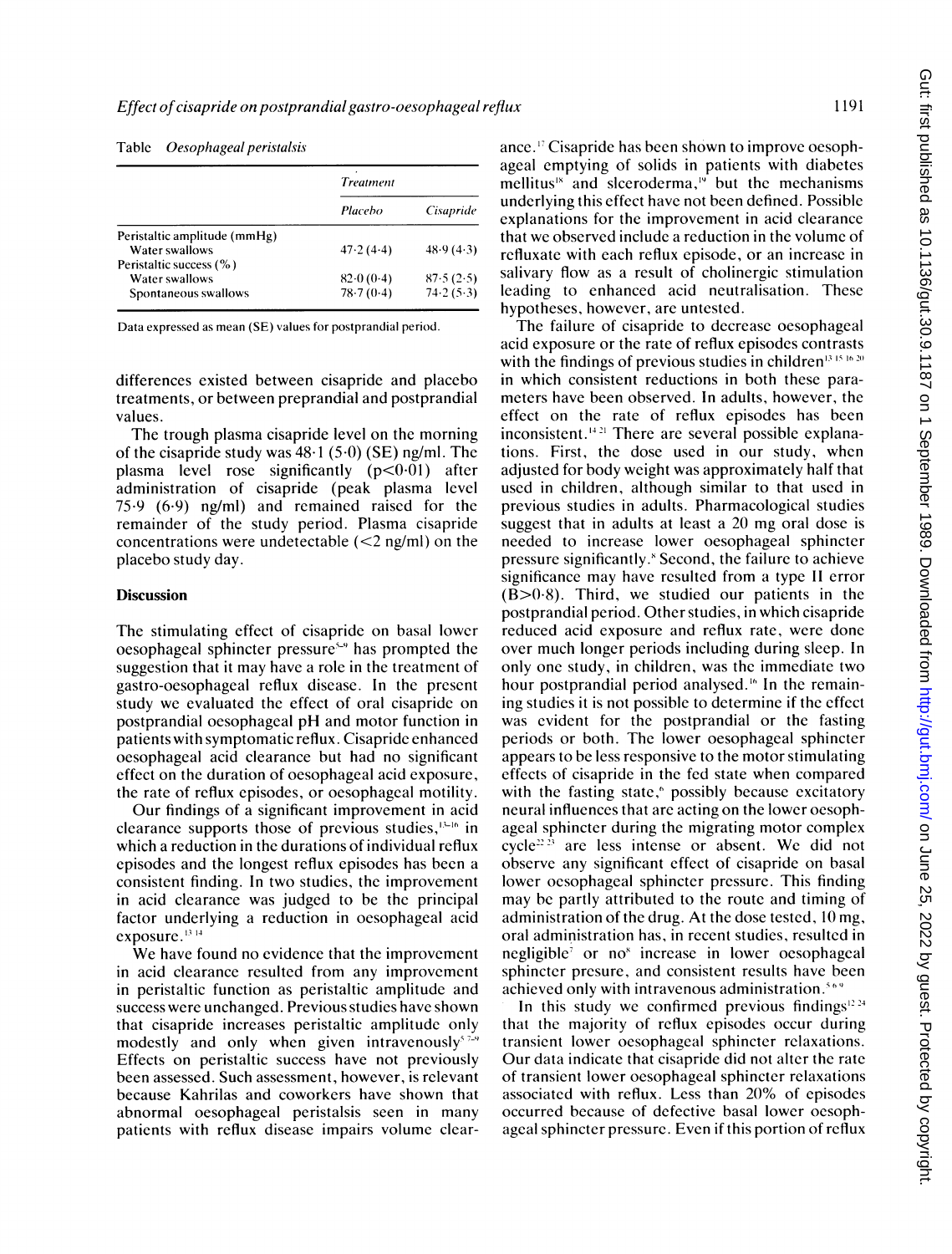episodes could be eliminated by raising basal lower oesophageal sphincter pressure with prokinetic agents such as cisapride, this effect would have only a limited impact on total gastro-oesophageal reflux. Thus focussing therapy on the stimulation of lower oesophageal sphincter contraction may not be an optimal strategy for the control of reflux. Rather, therapy would be better directed towards control of transient lower oesophageal sphincter relaxations.

Previous studies have relied on overnight or 24 hour ambulatory oesophageal pH monitoring to assess the efficacy of prokinetic agents on gastrooesophageal reflux. Such methods, however, suffer from inherent inconsistencies in experimental conditions that are difficult to standardise from day to day or among subjects.<sup>25-26</sup> In the present study we adopted a highly standardised approach, monitoring oesophageal motility and pH concurrently over the postprandial period using the same meal and a standardised body position. We believe that this approach offers distinct advantages over ambulatory pH monitoring. First, the experimental conditions can be more easily controlled, and standardised not only among subjects within studies, but also between studies in different centres. Second, recent studies have consistently found that the majority of reflux episodes occur during the day after meals, $27$  and postprandial reflux appears to be more closely related to oesophagitis than is nocturnal reflux.<sup>28</sup> Third, and most importantly, concurrent monitoring of oesophageal motility allows the assessment of the effects of these agents on the motor events underlying gastrooesophageal reflux.

In summary, cisapride <sup>10</sup> mg po, had no significant effect on postprandial gastro-oesophageal reflux or oesophageal motility although acid clearance was improved. These findings would suggest that cisapride, at least at the dosage tested, would be unlikely to be of major benefit in the control of troublesome postprandial gastro-oesophageal reflux. Recent studies, however, have shown that cisapride improves symptoms, and heals oesophagitis $20.29-31$  with an efficacy similar to that of ranitidine, $x<sup>2</sup>$  and is an effective adjunct to cimetidine in patients with severe oesophagitis. $3$ <sup>3</sup> The mechanism(s) underlying these clinical effects are not completely clear but may involve a reduction in nocturnal acid exposure, an effect not tested for in the present study.

#### References

<sup>1</sup> Schuurkes JAJ, Akkermans LMA, van Neuten JM. Stimulating effect of cisapride on antroduodenal motility in the conscious dog. In: Roman C. ed. Gastrointestinal motility. Lancaster: MTP Press, 1984: 95-102.

- <sup>2</sup> van Neuten JM, van Daele PGH, Reyntjens A, Janssen PAJ, Schuurkes JAJ. Gastrointestinal motility stimulating properties of cisapride, a non-antidopaminergic noncholinergic compound. In: Roman C, ed. Gastrointestinal motility. Lancaster: MTP Press, 1984: 513-20.
- <sup>3</sup> Schuurkes JAJ, van Neuten JM, van Daele PGH, Reyntjens A, Janssen PAJ. Motor stimulating properties of cisapride on isolated gastrointestinal preparation in the guinea pig. J Pharmacol Exp Ther 1984: 234: 775-83.
- 4 Pfeuffer-Friederich 1, Kilbinger H. Facilitation and inhibition by 5-hydroxytryptamine and R51619 of acetylcholine release from guinea-pig myenteric neurons. In: Roman C, ed. Gastrointestinal motility. Lancaster: MTP Press, 1984: 527-34.
- 5 Corrazziari E, Scopinaro F, Bontempo I, et al. Effect of R51619 on distal oesophageal motor activity and gastric emptying. Ital J Gastroenterol 1983; 15: 185-6.
- 6 Smout AJPM, Bogaard JW, Grode AC, Ten Thije OJ, Akkermans LMA, Wittebol P. Effects of cisapride, <sup>a</sup> new gastrointestinal prokinetic substance, on interdigestive and post-prandial motor activity of the distal oesophagus in man. Gut 1985; 26: 246-57.
- 7 Wallin L, Kruse-Andersen S, Madsen T, Boesby S. Effect of cisapride on the gastro-oesophageal function in normal human subjects. Digestion 1987; 37: 160-5.
- 8 Gilbert RJ, Dodds WJ, Kahrilas PJ, Hogan WJ, Lipman S. Effect of cisapride; a new prokinetic agent, on esophageal motor function. Dig Dis Sci 1987; 32:  $1331 - 6.$
- 9 Ceccatelli P, Janssens J, Vantrappen G, Cucchiara S. Cisapride restores the decreased lower oesophagcal sphincter pressure in reflux patients. Gut 1988; 29: 631- 5.
- <sup>10</sup> Ismail-Bergi F, Horton PF, Pope CE 11. Histologic consequences of gastroesophageal reflux in man. Gastroenterology 1970; 58: 163-74.
- <sup>11</sup> Dent J. A new technique for continuous sphincter measurement. Gastroenterology 1976; 71: 213-7.
- <sup>12</sup> Dent J, Dodds WJ, Freidman RH, et al. Mechanisms of gastroesophageal reflux in recumbent asymptomatic subjects. *J Clin Invest* 1980; **65:** 256-67.
- 13 Saye ZN, Furget PPL, Geubelle F. Effect of cisapride on gastroesophageal reflux in children with chronic bronchopulmonary disease: a double-blind crossover pH monitoring study. Pediatr Pulmonol 1987; 3: 8-12.
- 14 Collins BJ, Spence RAJ, Ferguson R, Laird J, Love AHG. Cisapride: influence on oesophageal and gastric emptying and gastro-oesophageal reflux in patients with reflux oesophagitis. Hepatogastroenterology 1987; 34: 113-6.
- <sup>15</sup> Rode H, Stunden RJ, Millar AJW, Cywes S. Esophageal pH assessment of gastroesophageal reflux in <sup>18</sup> patients and the effect of two prokinetic agents, cisapride and metoclopramide. J Pediatr Surg 1987; 22: 931-4.
- 16 Vandenplas Y, Deneyer NN, Verlinden M, Aerts T, Saare L. Gastroesophageal reflux incidence and respiratory dysfunction during sleep in infants: treatment with cisapride. J Pediatr Gastroenterol Nutr. [In press.]
- <sup>17</sup> Kahrilas PJ, Dodds WJ, Hogan WJ. Effect of peristaltic dysfunction on esophageal volume clearance. Gastroenterology 1988; 94: 73-80.